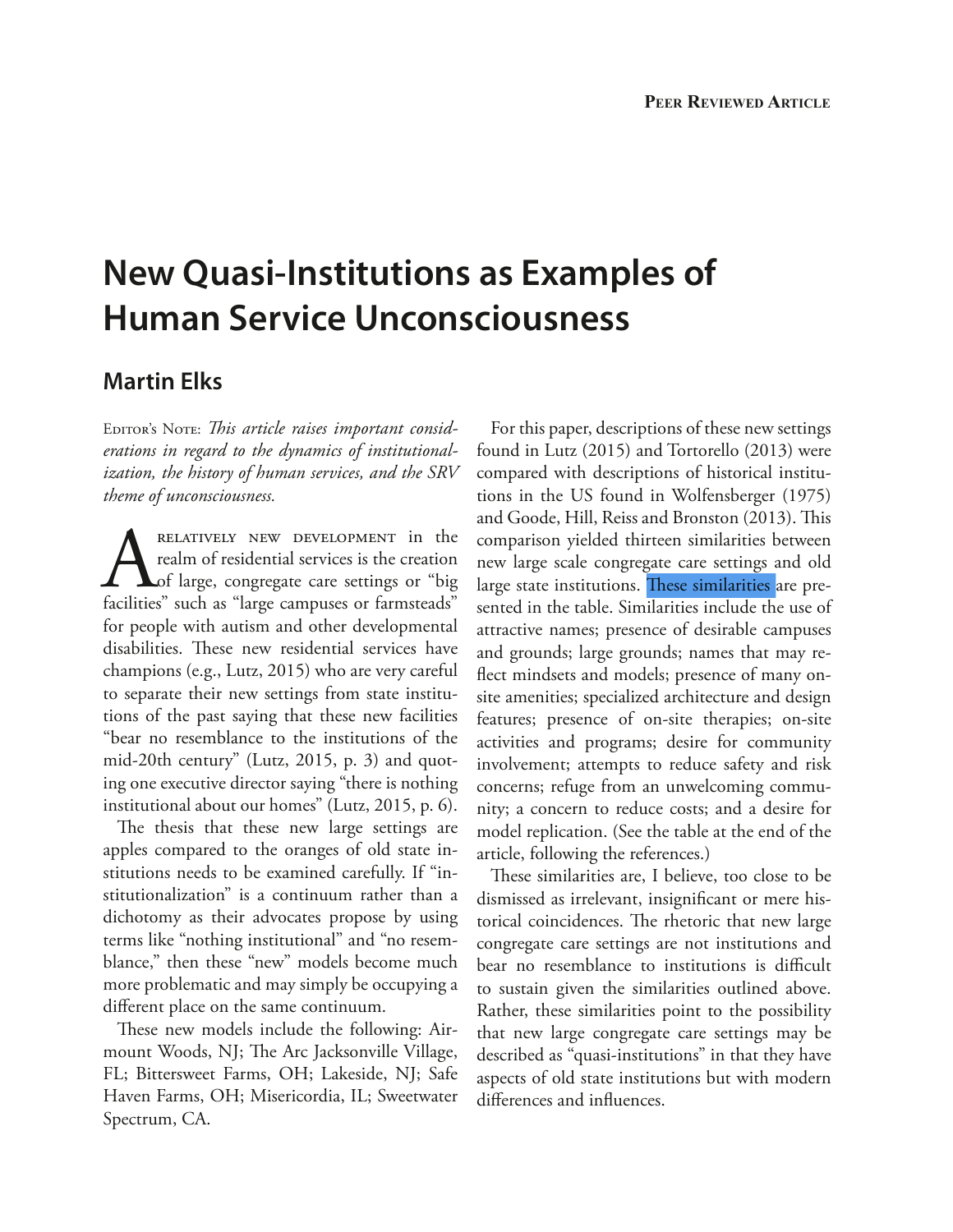It should be noted, however, that this review is a paper review only. No personal interviews or on-site visits were made to any of these settings. Readers are therefore cautioned about seeing this analysis as anything more than proposing an interesting observation and thesis for further review and research.

It should also be noted that there are many important diferences between old state institutions and these new large scale settings. For example, these new settings, at least at present, do not experience overcrowding and understafng, lack of freedom to come and go, sex segregation, dormitory sleeping arrangements and unethical research practices—all of which were prevalent in earlier settings (Goode et al., 2013). In addition, it is probable that any setting will have concerns for cost reduction and community involvement. However, I believe that there are enough similarities between these new settings and old state institutions to question whether we are comparing apples with oranges.

In addition, these similarities, along with strong denials of any comparison to large state institutions of the past, point to the possibility that the similarities may be largely unconscious. One way to think about this unconsciousness is the possibility of a meme for institutionalization that is continuing to infuence our thinking about services for people with disabilities even to the present day.

### **Institutionalization as Cultural Meme**

MEME IS "an element of culture or system of behavior that may be considered<br>to be passed from one individual to an-<br>other by non-genetic means, especially imitatem of behavior that may be considered to be passed from one individual to another by non-genetic means, especially imitation" (American OED). These cultural elements can be described metaphorically as "cultural recipes" or "packages of information" (Dennett, 2006, p. 350).

Three things are needed to qualify as a meme: replication, variation and competition (Dennett, 2006). Institutions as "cultural recipes" certainly have these three characteristics, (a) institutions increased in number (replication) and size in the post World War II years (Wehmeyer, 2013) [Sweetwater Spectrum even refers to model replication as a goal], (b) the meme is manifested in a wide variety of forms such as large state institutions, intermediate care facilities, large group homes and now new large scale congregate care settings, (c) these settings have to compete for funds and clients not only between themselves but with other settings such as small group homes and supported living arrangements. Thus, the various forms of large scale settings that have been developed over the past 150 years may qualify as manifestations of a meme for institutionalization.

Interestingly, historians of institutions and critics of human services for people with intellectual and developmental disabilities use concepts that are remarkably consistent with the theory of memes. For example, Sarason (1969) held the assumption that "the beginning context is fateful for what comes later, i.e., the seeds for later success or failure are contained in the beginning context" (p. 348). Wolfensberger (1989) picks up on Sarason's (1969) theme in the following manner, "One way to think of this is to say that settings, including organizations, have ghosts spooking within them. These ghosts may be good or evil spirits, and are the ways of thinking and doing things of the founder fgures and era" (p. 25).

Wolfensberger (1989) goes on to use the concept of founding "contingencies," such as the physical setting, social context and "atmosphere," infuencing future service forms and practices (p. 25). He gives the example of a service that was formed when the people served were seen as threats to society that was constructed with high walls, heavy locked doors and bars on the windows, and staff (called guards) carried weapons and many keys and clients wore prison-type uniforms and followed prison-type routines. Long afterwards, "even centuries later—the 'spoor' of this early ideology and these earlier practices may linger on, even if the people are not a menace at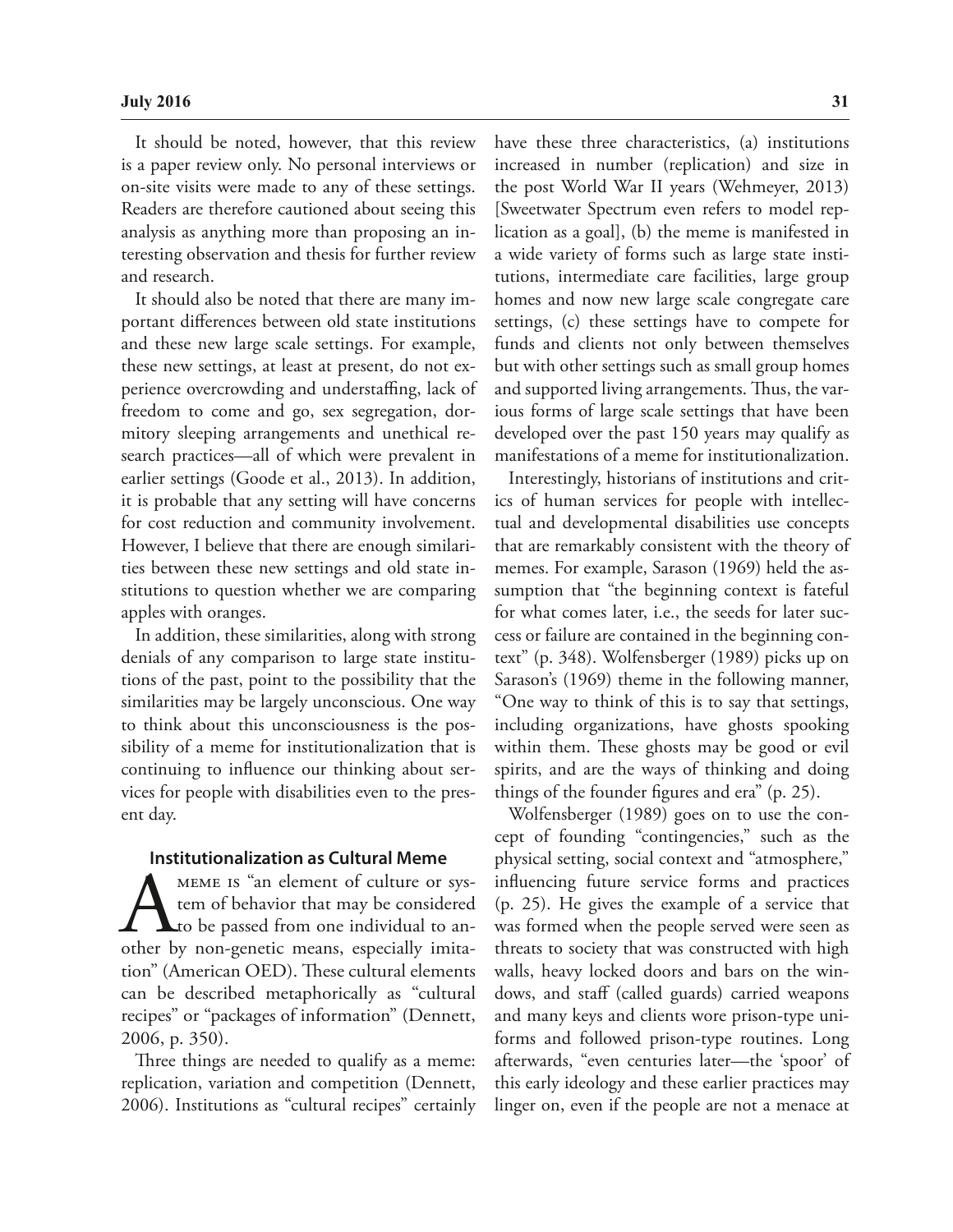all or are no longer perceived as such. Indeed, they may linger on when the building is used by an entirely diferent client group and stafed by people who have no idea of what the founding precepts were. For instance, a male staff supervisor might still be called 'captain'" (p. 25).

Wolfensberger (2013) believes unconsciousness is prevalent in human services in general and believes that service planners and administrators can be "entrapped into unconsciousness" (p. 132), as for example, when image associations and role expectancies "are passed on for generations, such that even people who have never encountered a person who fts the stereotype may nevertheless not only carry but also transmit it" (p. 133). He believes that "any organization is deeply infuenced, even controlled, by past contingencies of which its present members have zero awareness or understanding" (Wolfensberger, 1998, p. 25).

Goode et al. (2013) comes very close to describing a meme of institutionalization in the following passage regarding large state institutions: "Their presence, resilience to mortality, ability to mutate, and, again depending on defnition, their widespread presence in society, is remarkable" (p. 307).

This language of "seeds" and "spoor" being passed unconsciously from generation to generation in various mutations is very consistent with the concept of cultural memes.

### **Conclusion**

MANY LARGE SCALE SETTINGS, despite admirable beginnings, have been subject to degeneration. We know that the original institutional settings in the US admirable beginnings, have been subject to degeneration. We know lasted only 40 years before they began to experience forces of economization, overcrowding and isolation (Wolfensberger, 1975). It is not very much of a stretch to imagine that these new quasi-institutions, no matter how well intentioned, bear the seeds of a more fully-fedged "old" institution that may manifest themselves in the near future.

The overarching issue is not to label one setting an "institution" and another "not an institution," but to maximize the humanity and dignity of the lives of people with disabilities. There are many ways to do this but one important way is to minimize institutionalization as much as possible. Decision makers need to determine exactly what these new models are offering that could not be rendered in settings that most people would see as typical, community-based and maximally non-institutional.

If there is a meme for institutionalization as I propose, then it is probably present in society at large and especially for workers in the feld of intellectual and developmental disability. Therefore no one is likely to be exempt from its infuence and the need to be constantly vigilant in recognizing its possible manifestations. Goode et al. (2013) recently warned that "one of the important lessons from Willowbrook is to look for *relatively* total institutions—institutions in changed forms, cloaked in diferent clothes, in a variety of sizes. It is important to be sensitive to new social conditions and places that may not be physically like total institutions but that accomplish similar purposes" (p. 305, emphasis added). We have learned a lot in the past 150 years about institutionalization and its role in the history of human services (e.g., Wehmeyer, 2013; Goode et al., 2013). In my view, a subtle and perhaps unwitting return to newer forms of institutionalization for people with disabilities would be highly problematic.  $\mathcal{S}$ 

## *For more information, see the following:*

Airmount Woods, NJ (www.bergenunitedway. org/howwehelp/housing-works-2/build.php); The Arc Jacksonville Village, FL (www.arcjacksonville.org/thearcvillage/); Bittersweet Farms, OH (http://bittersweetcsa.com/description); Lakeside, NJ (www.bancroft.org); Safe Haven Farms, OH (www.safehavenfarms.org); Misericordia, IL (www.misericordia.com); Sweetwater Spectrum, CA (www.sweetwaterspectrum.org/ autismspecifc\_design.aspx)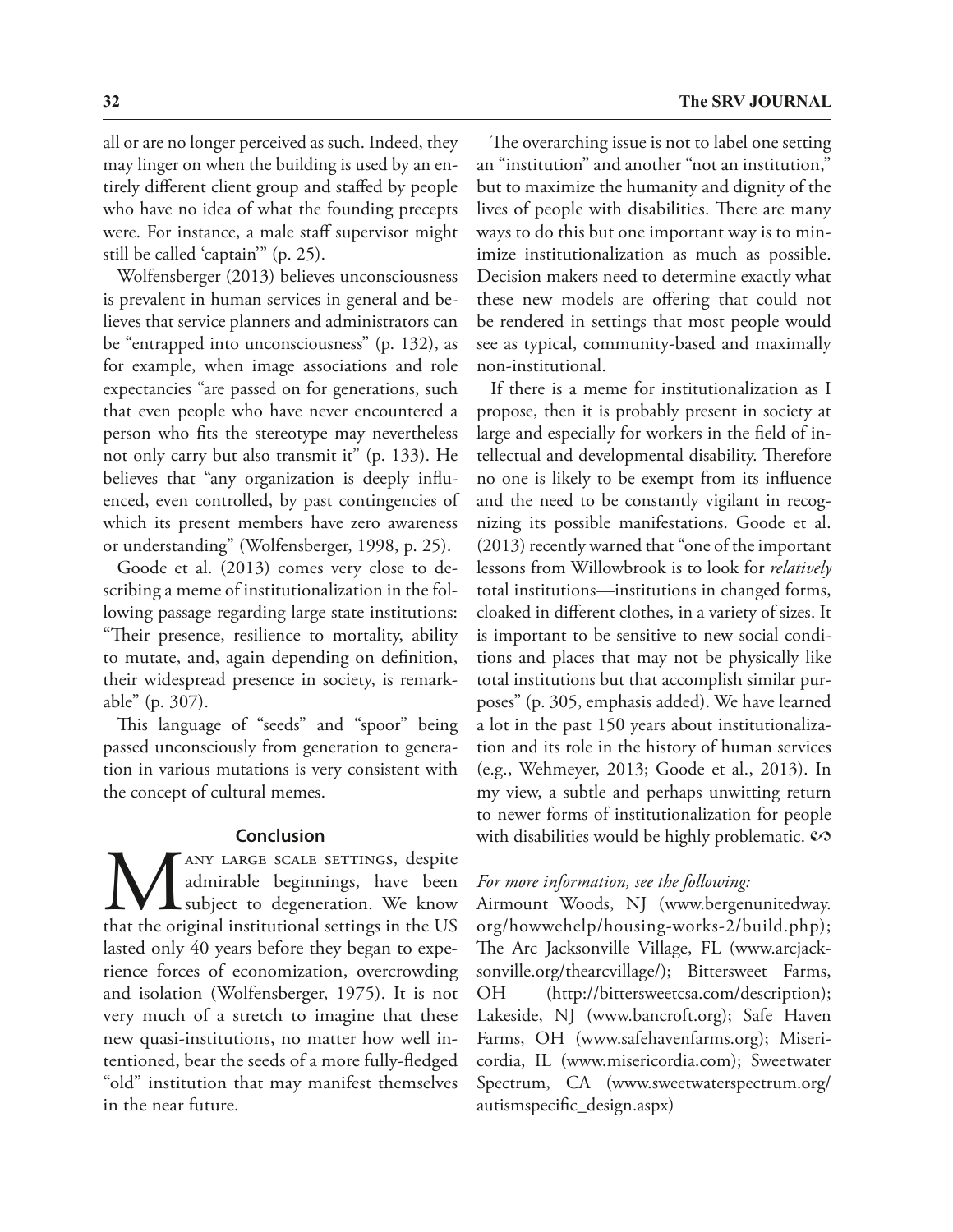#### **REFERENCES**

Blatt, B. *&* Kaplan, F. (1974). *Christmas in purgatory: A photographic essay on mental retardation.* Syracuse, NY: Human Policy Press.

Dennett, D. *Breaking the spell.* New York: Penguin Group (USA) Inc., 2006.

Goode, D., Hill, D.B., Reiss, J. *&* Bronston, W. (2013). *A history and sociology of the Willowbrook state school.* Washington, DC: American Association on Intellectual and Developmental Disabilities.

Howe, S.G. (1866). *In ceremonies on laying the corner-stone of the New York State institution for the blind, at Batavia, Genesse Co., New York*. Batavia, NY: Henry Todd.

Kerlin, I.N. (1885). Report of standing committee. *Proceedings of the National Conference of Charities & Correction*, 158-178.

Kirkbride, F.B. (1916). Types of buildings for state institutions for the feebleminded. *Proceedings of the National Conference of Charities & Correction*, 250-257.

Kugel, R.B. *&* Wolfensberger, W. (Eds.). (1969). *Changing patterns in residential services for the mentally retarded.* Washington, DC: President's Committee in Mental Retardation.

Lutz, A.S.F. (26 May 2015). Who decides where autistic adults live? *Te Atlantic*.

Murdock, C.A. (1889). Discussion on the care of the feeble-minded. *Proceedings of the National Conference of Charities & Correction*, 312-317.

Powell, F.M. (1897). Care of the feeble-minded. *Proceedings of the National Conference of Charities & Correction*, 289- 302.

Sarason, S. (1969). The creation of settings. In Kugel, R.B. *&* Wolfensberger, W. (Eds.). (1969). *Changing patterns in residential services for the mentally retarded.* Washington, DC: President's Committee in Mental Retardation, 341-357.

Seguin, E. (1866/1907). *Idiocy and its treatments by the physiological method.* New York: Teachers College, Columbia University.

Smith, L. (n.d.). Optional, people or optional people? Center for Disability Rights, Inc.

Sprattling, W. E. (1903). An ideal colony for epileptics. *Proceedings of the National Conference of Charities & Correction,*  259-271.

Tortorello, M. (9 October 2013). The architecture of autism. *Te New York Times.*

Wallace, G.L. (1924). Plan and construction of an institution for the feeble-minded. *Journal of Psycho-Asthenics, 29*, 256-270.

Wehmeyer, M.L. (Ed.). (2013). *Te story of intellectual disability: An evolution of meaning, understanding, and public perception.* Baltimore: Brookes Publishing Co.

Wilbur, C.T. (1888). Insitutions for the feeble-minded: The result of forty years of effort in establishing them in the United States. *Proceedings of the National Conference of Charities & Correction*, 106-113.

Wilmarth, A.W. (1902). A report of committee on feebleminded and epileptic. *Proceedings of the National Conference of Charities & Correction*, 152-161.

Wolfensberger, W. (1975). *Te origin and nature of our institutional models* (rev. ed.). Syracuse, NY: Human Policy Press.

Wolfensberger, W. (1989). Human service policies: The rhetoric versus the reality. In Barton, L. (Ed.). (1989). *Disability and dependency.* London: Falmer Press, 23-41.

Wolfensberger, W. (2013). *A brief introduction to Social Role Valorization: A higher order concept for addressing the plight of societally devalued people, and for structuring human services*  (4th Ed.). Plantagenet, ON: Valor Press.

*MARTIN ELKS, PHD, began his career as a psychologist for the Department of Mental Retardation in Victoria, Australia. He has worked as a behaviour specialist & in the areas of self-determination, school inclusion, human service administration & citizen advocacy; & is now a consultant & writer in human services.*

#### **THE CITATION FOR THIS ARTICLE IS**

Elks, M. (2016). New quasi-institutions as examples of human service unconsciousness. *Te SRV Journal, 11*(1)*,*  30–40.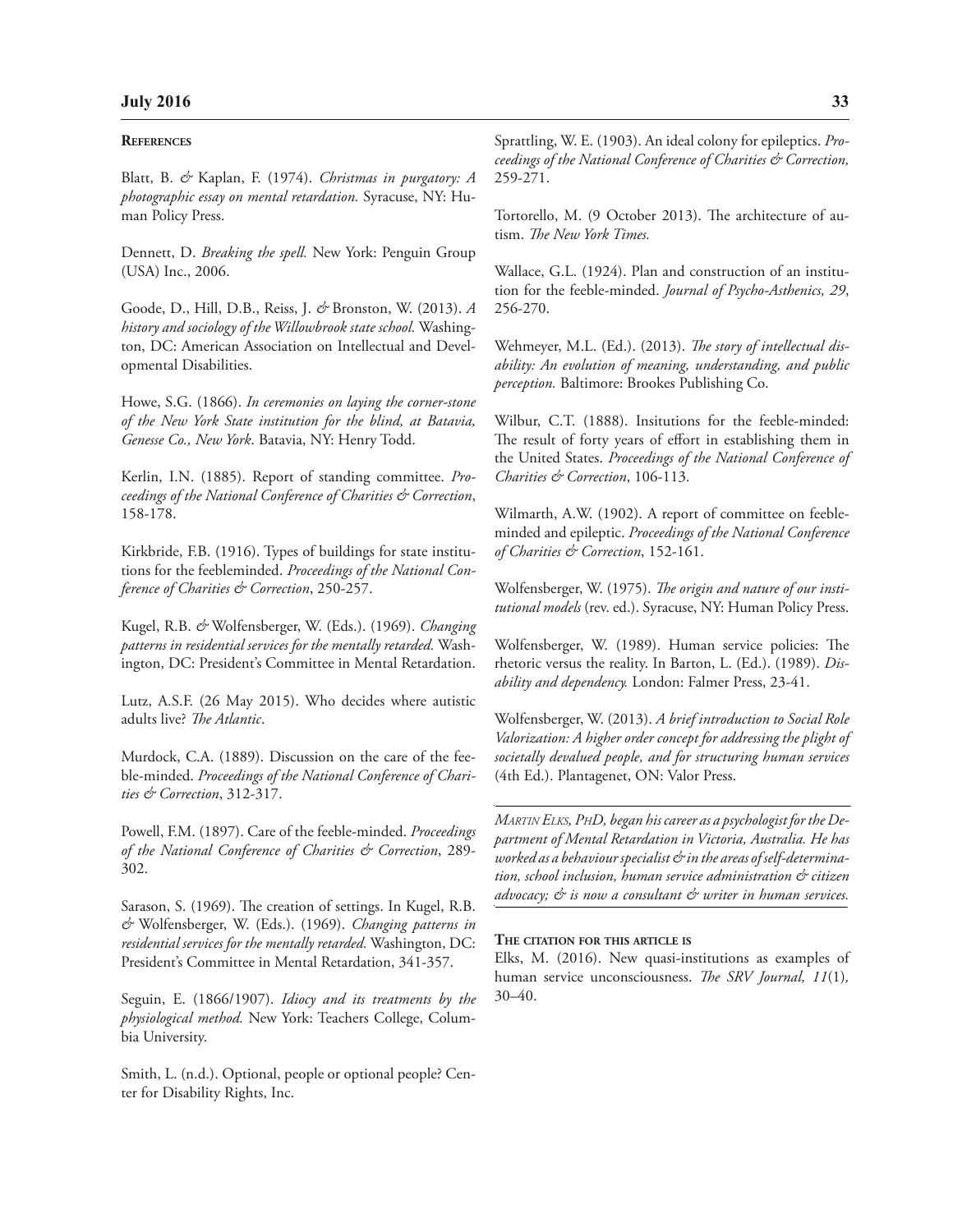# Table Aspects of Similarity Between New Large Congregate Care Settings and Old State Institutions

| <b>Aspect of similarity</b>                      | New large congregate care<br>settings (Generated from the case<br>examples described in Lutz, 2015 and<br>Tortorello, 2013.) | <b>Old state institutions</b>                                                                                                                                                                                                                                                                                                                                                                                                                                                                                                                                                                                                                             |
|--------------------------------------------------|------------------------------------------------------------------------------------------------------------------------------|-----------------------------------------------------------------------------------------------------------------------------------------------------------------------------------------------------------------------------------------------------------------------------------------------------------------------------------------------------------------------------------------------------------------------------------------------------------------------------------------------------------------------------------------------------------------------------------------------------------------------------------------------------------|
|                                                  |                                                                                                                              |                                                                                                                                                                                                                                                                                                                                                                                                                                                                                                                                                                                                                                                           |
| 1. Use of Attractive Names                       | Lakeside<br><b>Airmount Woods</b><br>Sweetwater                                                                              | Willowbrook                                                                                                                                                                                                                                                                                                                                                                                                                                                                                                                                                                                                                                               |
| 2. Presence of a Desirable Campus and<br>Grounds | "tranquil environment" (Lutz, 2015,<br>p. 17)<br>"collegiate, small-town community<br>feeling" (Lutz, 2015, p. 13)           | Willowbrook State School: "The<br>grounds are beautiful. An entrance<br>road winds between woods and wide<br>lawns on which are spaced gracious,<br>old willow trees. Pheasants and<br>squirrels haunt the woods, all adding<br>the first impression of a lovely park,<br>a quiet retreat." (Goode, Hill, Reiss &<br>Bronston, 2013, p. 131)<br>Sonoma State Hospital had 1,600<br>acres and three streams: "The climate<br>is perfect, the situation picturesque,<br>the location central; and, altogether,<br>the trustees are jubilant, and feel that<br>the millennium is at hand." (Murdock,<br>1889, p. 316 cited in Wolfensberger,<br>1975, p. 60) |
| 3. Large Grounds                                 | <b>Bittersweet Farm has 80 acres</b><br>Misericordia has 31 acres                                                            | "It has been conceded for years that<br>each institution should be provided<br>with at least one acre per inmate"                                                                                                                                                                                                                                                                                                                                                                                                                                                                                                                                         |
|                                                  | Airmount Woods has 8 units on 1.6<br>acres                                                                                   | (Powell, 1897, p. 295; cited in Wolfen-<br>sberger, 1975, p. 46)                                                                                                                                                                                                                                                                                                                                                                                                                                                                                                                                                                                          |
|                                                  | Sweetwater has 3 acres for 16 people                                                                                         |                                                                                                                                                                                                                                                                                                                                                                                                                                                                                                                                                                                                                                                           |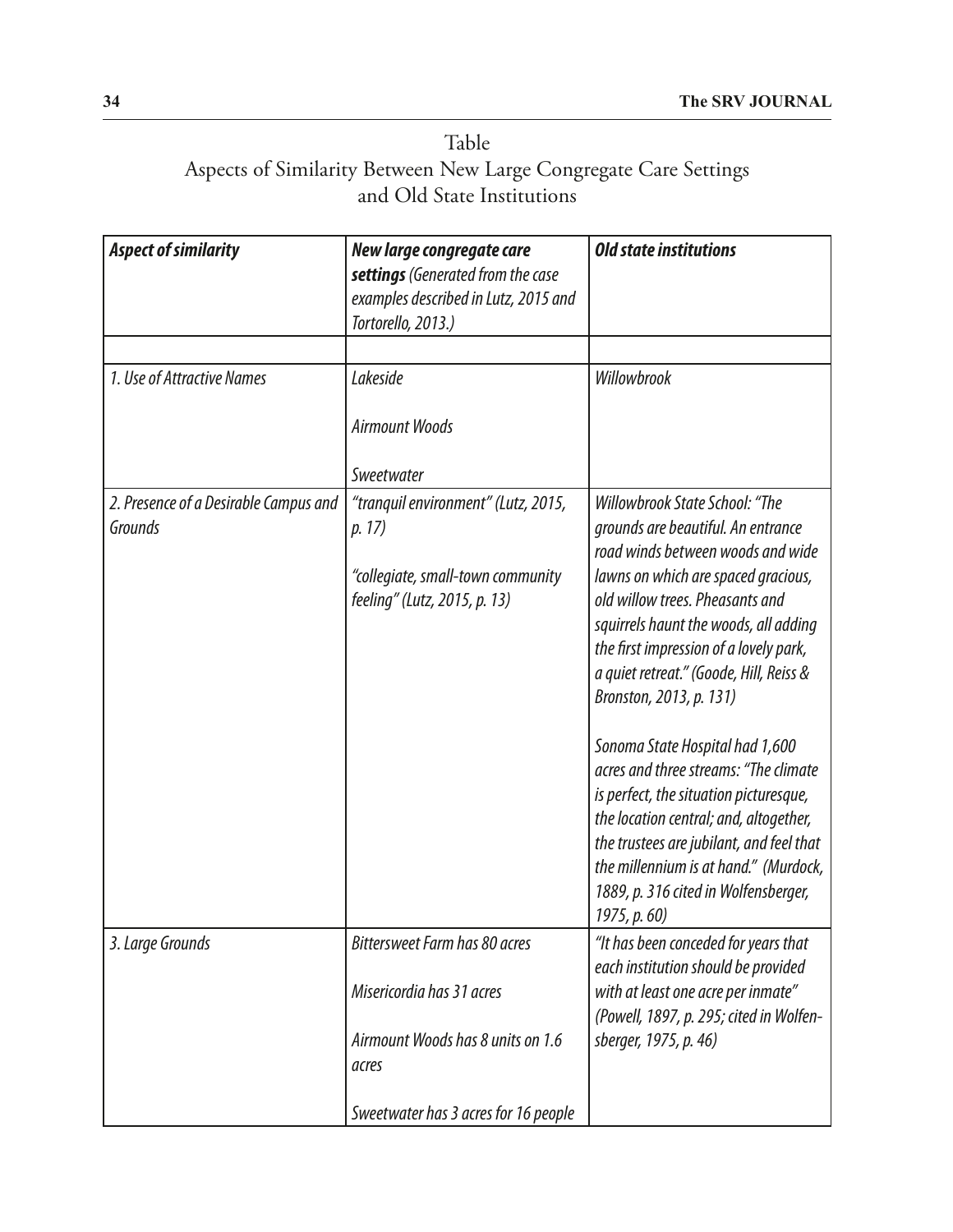| 4. Names That May Reflect Mindsets    | Safe Haven Farm                       | Custodial Asylum for Unteachable         |
|---------------------------------------|---------------------------------------|------------------------------------------|
| and Models                            |                                       | Idiots (Rome, NY 1893)                   |
|                                       | <b>Bittersweet Farm</b>               |                                          |
|                                       |                                       | "havens in which all shall live          |
|                                       | Misericordia                          | contentedly, because no longer           |
|                                       |                                       | misunderstood nor taxed with extrac-     |
|                                       | The Arc Village                       | tions beyond their mental or moral       |
|                                       |                                       |                                          |
|                                       |                                       | capacity" (Kerlin, 1885, p. 174 cited in |
|                                       |                                       | Wolfensberger, 1975, p. 29)              |
|                                       |                                       | "Beginning in about 1880, so-called      |
|                                       |                                       | farm colonies had come into voque."      |
|                                       |                                       | (Wolfensberger, 1975, p. 46)             |
|                                       |                                       |                                          |
|                                       |                                       | "Here and there, scattered over          |
|                                       |                                       | the country, may be 'villages of         |
|                                       |                                       | the simple' 'cities of refuge'           |
|                                       |                                       | 'havens'" (Kerlin, 1885, p. 174 cited in |
|                                       |                                       | Wolfensberger, 1975, p. 29.)             |
|                                       |                                       |                                          |
| 5. Presence of Many On-Site Amenities | Art room; vocational building; com-   | "Others, in the vocational training      |
|                                       | munal kitchen, pool                   | center, were playing 'jacks.'" (Blatt    |
|                                       |                                       | & Kaplan, 1974, p. 47 emphasis in        |
|                                       | Greenhouse, gym, bowling alley,       | original)                                |
|                                       | computer labs and pool where Special  |                                          |
|                                       | Olympics team practices, bakery, hor- | "Many people remember the Olympic-       |
|                                       | ticultural center, recycling program, | sized swimming pool that was a gift      |
|                                       | commercial laundry, restaurant        | from veterans who stayed at Willow-      |
|                                       |                                       | brook when it was Halloran Hospital."    |
|                                       | Exercise room, chicken coop,          | (Goode et al., 2013, p. 136)             |
|                                       |                                       |                                          |
|                                       | community kitchen, expansive          |                                          |
|                                       | greenhouse, social hall               | "Apparently, running efficient laun-     |
|                                       |                                       | dries is one thing that institutions are |
|                                       | Library                               | good for." (Blatt et al., 1978, caption  |
|                                       |                                       | to slide 103 "Laundry Man")              |
|                                       |                                       | Randall's Island Asylum in 1914 is       |
|                                       |                                       | described as having "an industrial       |
|                                       |                                       |                                          |
|                                       |                                       | school, gymnasiums, and other build-     |
|                                       |                                       | ings." (Goode et al., 2013 p. 33)        |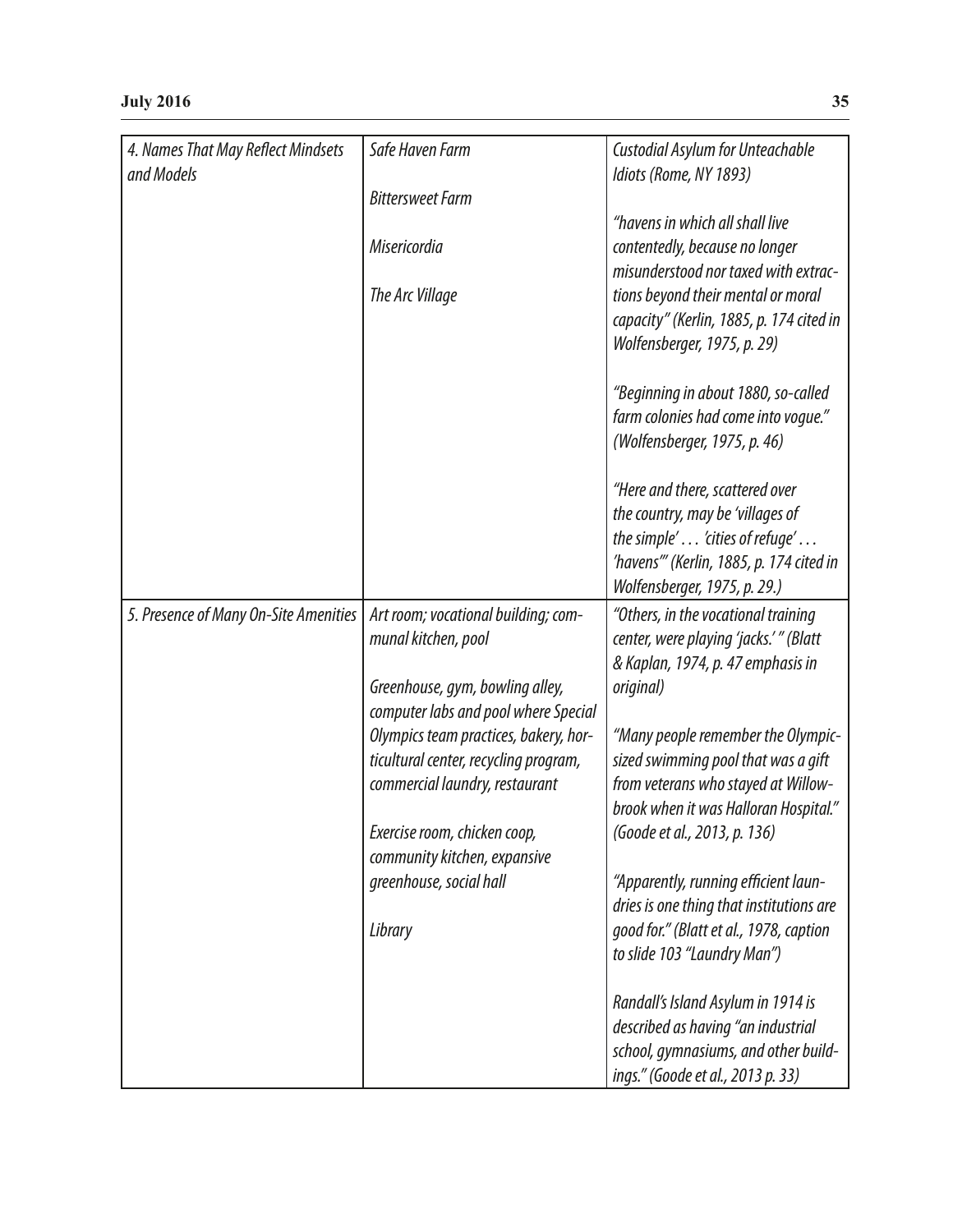| 6. Specialized Architecture and Design<br><b>Features</b> | "therapeutically designed environ-<br>ment that would reduce sensory trig-<br>gers such as light, noise, and vibra-<br>tion. The walls were built of tempered<br>glass and heavyduty wallboard<br>materials that could withstand violent<br>meltdowns. Clear sightlines allowed | "Staff work behind isolating (protec-<br>tive?) partitions which keep out resi-<br>dents and perhaps even their sounds,<br>but permit extensive or complete<br>visual monitoring." (Wolfensberger,<br>1975, p. 10)                                                                                                                                                                                           |
|-----------------------------------------------------------|---------------------------------------------------------------------------------------------------------------------------------------------------------------------------------------------------------------------------------------------------------------------------------|--------------------------------------------------------------------------------------------------------------------------------------------------------------------------------------------------------------------------------------------------------------------------------------------------------------------------------------------------------------------------------------------------------------|
|                                                           | staff to see almost the entire house<br>from the kitchen." (Lutz, 2015, p. 23)                                                                                                                                                                                                  | "thirty-seven cottages, comprising the<br>main groups in the male and female<br>divisions, are similar in exterior design                                                                                                                                                                                                                                                                                    |
|                                                           | Layouts of all four dwellings is identi-<br>cal                                                                                                                                                                                                                                 | and internal arrangement" (Sprat-<br>tling, 1903, p. 265 cited in Wolfens-<br>berger, 1975, p. 80)                                                                                                                                                                                                                                                                                                           |
|                                                           | Oversize kitchen counter                                                                                                                                                                                                                                                        |                                                                                                                                                                                                                                                                                                                                                                                                              |
|                                                           |                                                                                                                                                                                                                                                                                 | "terrazzo has no equalheavy                                                                                                                                                                                                                                                                                                                                                                                  |
|                                                           | Open campus                                                                                                                                                                                                                                                                     | battleship linoleum securely cemented<br>to concrete underfloor may be used                                                                                                                                                                                                                                                                                                                                  |
|                                                           | Extra-durable, high impact wall<br>finishes and replaceable carpet tiles                                                                                                                                                                                                        | to advantage." (Wolfensberger, 1975,<br>p. 82)                                                                                                                                                                                                                                                                                                                                                               |
|                                                           | Floor drains in every bathroom                                                                                                                                                                                                                                                  | See photos showing floor drains in<br>day rooms in Blatt (1974), pp. 24, 27                                                                                                                                                                                                                                                                                                                                  |
| 7. Presence of On-Site Therapies                          | "extensive array of therapeutic ser-<br>vices including occupational, physical<br>and speech therapy" (Lutz, 2015, p.<br>12)                                                                                                                                                    | "Occupational therapy had just been<br>introduced in 1914, and by the 1920s,<br>Willard was a leader in offering<br>arts and craft activities as primary<br>therapy. They also offered the state's<br>first training on 'activities of daily<br>living,' such as cooking, shopping,<br>budgeting, and grooming, especially<br>for those getting ready for leave or<br>release." (Goode et al., 2013, p. 181) |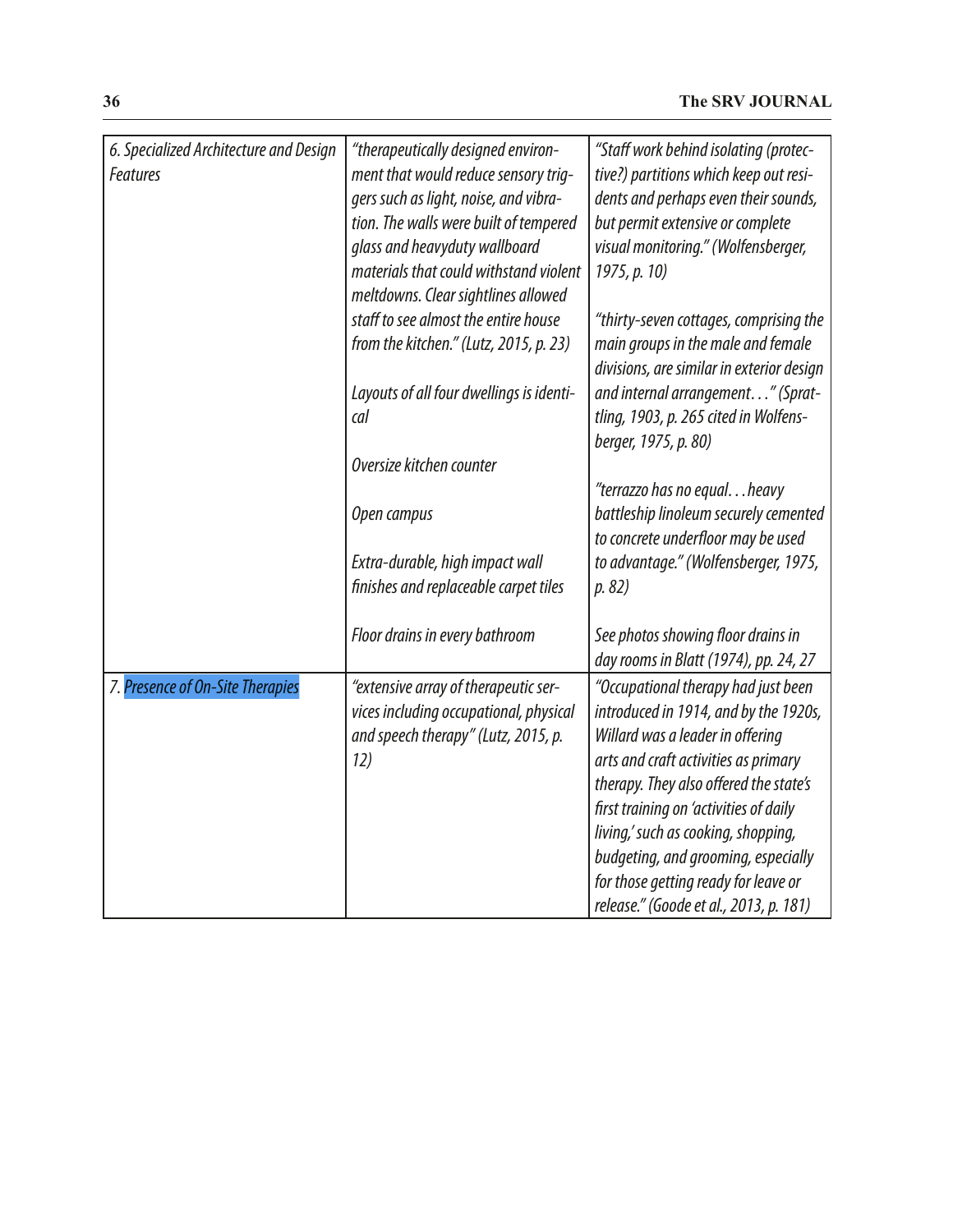| 8. On-site Activities and Programs | Dances once a month                                                                                                                                                                      | At Randall's Island Asylum in 1914<br>"The residents are shown in a variety                                                                                                                                                                                                         |
|------------------------------------|------------------------------------------------------------------------------------------------------------------------------------------------------------------------------------------|-------------------------------------------------------------------------------------------------------------------------------------------------------------------------------------------------------------------------------------------------------------------------------------|
|                                    | Care for animals, weave placemats                                                                                                                                                        | of classes learning academics, cook-                                                                                                                                                                                                                                                |
|                                    | and rugs to sell, and work in the fields                                                                                                                                                 | ing, basketry and chair making, ham-                                                                                                                                                                                                                                                |
|                                    | and greenhouses, alpacas, chickens,<br>dogs and miniature horses. Ceramics<br>and jewelry, painting, Friday night<br>is "activity night in the social hall."<br>(Tortorello, 2013, p. 2) | mock and rug weaving, folk dancing,<br>and gymnastics The children are<br>shown in uniforms playing base-<br>ball, and there is a band, also with<br>uniforms and instruments." (Goode et<br>al., 2013, p. 33)                                                                      |
|                                    |                                                                                                                                                                                          | "Friday-night dances sponsored by<br>the Benevolent Society" (Goode et al.,<br>2013, p. 188)                                                                                                                                                                                        |
|                                    |                                                                                                                                                                                          | Belchertown's "cottage plan" included<br>"a farm beauty parlor, a sewing facil-<br>ity for women, and a carpenter's shop<br>for men." (Goode et al., 2013, p. 46)                                                                                                                   |
|                                    |                                                                                                                                                                                          | "Entertainment was considered thera-<br>peutic, so there were dances. Concerts.<br>Lectures, amateur theater, and regular<br>movies. Sports were common, with<br>marching drills, calisthenics, bas-<br>ketball, baseball, and annual field<br>days-they even had a bowling alley." |
|                                    |                                                                                                                                                                                          | (Goode et al., 2013, p. 181)                                                                                                                                                                                                                                                        |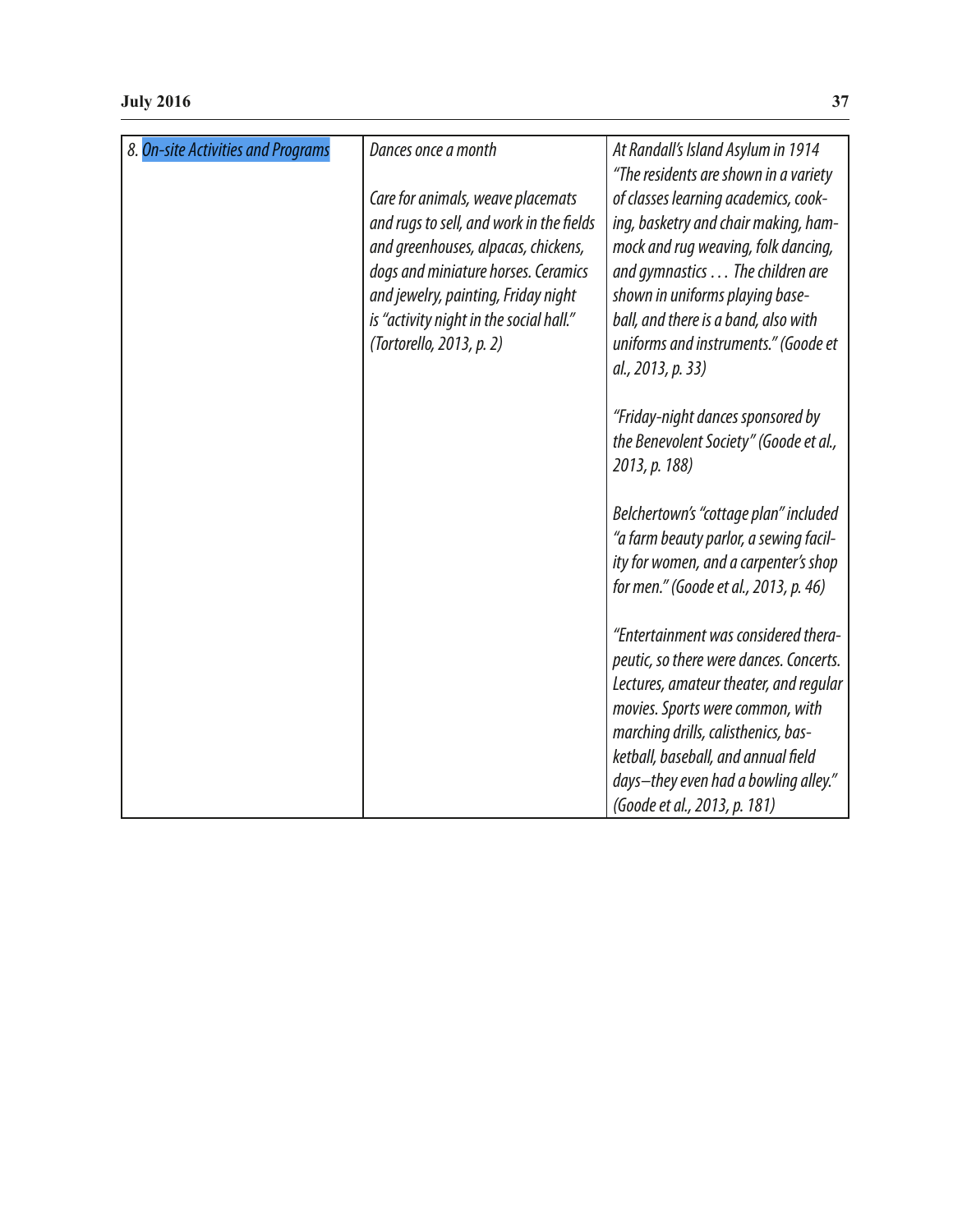| 9. Concern for Community Involve-<br>ment | "Residents can work, play, and wor-<br>ship in Jacksonville, but come home<br>and hang out with peers in a safe<br>environment" (Lutz, 2015, p. 24)<br>"residents are employed at local<br>supermarkets, Loyola University, and<br>US Cellular Field"<br>Two groups perform all over Chicago:<br>a dance troup ("Heartbreakers") and a<br>sign/singing choir.<br>Annual art exhibit at Art Institute of<br>Chicago. | At Willowbrook, "Jimmy remembered<br>that his family used to take him home<br>for weekends, but he would also be<br>able to go on trips for movies, shop-<br>ping, and work." (Goode et al., 2013,<br>p. 178)<br>"At Willowbrook there were actually<br>some residents who worked 'regular'<br>jobs in the community." (Goode et al.,<br>2013, p. 193)<br>At Willowbrook "There was a choir,<br>a band, and a girls' touring fashion<br>show each of which gave performanc-<br>es at Willowbrook, on Staten Island<br>and even in other boroughs." (Goode<br>et al., 2013, p. 180) (NOTE: Goode,<br>D. personal communication July 28,<br>2015. Goode et al., 2013, has a |
|-------------------------------------------|---------------------------------------------------------------------------------------------------------------------------------------------------------------------------------------------------------------------------------------------------------------------------------------------------------------------------------------------------------------------------------------------------------------------|---------------------------------------------------------------------------------------------------------------------------------------------------------------------------------------------------------------------------------------------------------------------------------------------------------------------------------------------------------------------------------------------------------------------------------------------------------------------------------------------------------------------------------------------------------------------------------------------------------------------------------------------------------------------------|
|                                           |                                                                                                                                                                                                                                                                                                                                                                                                                     | printing error on page 180 that omits<br>this detail about a touring fashion<br>show.)                                                                                                                                                                                                                                                                                                                                                                                                                                                                                                                                                                                    |
|                                           |                                                                                                                                                                                                                                                                                                                                                                                                                     | The Willowbrook Band would perform<br>for the Benevolent Society luncheon<br>in the spring "which was always held<br>in one of the big New York hotels."<br>(Goode et al., 2013, p. 189).                                                                                                                                                                                                                                                                                                                                                                                                                                                                                 |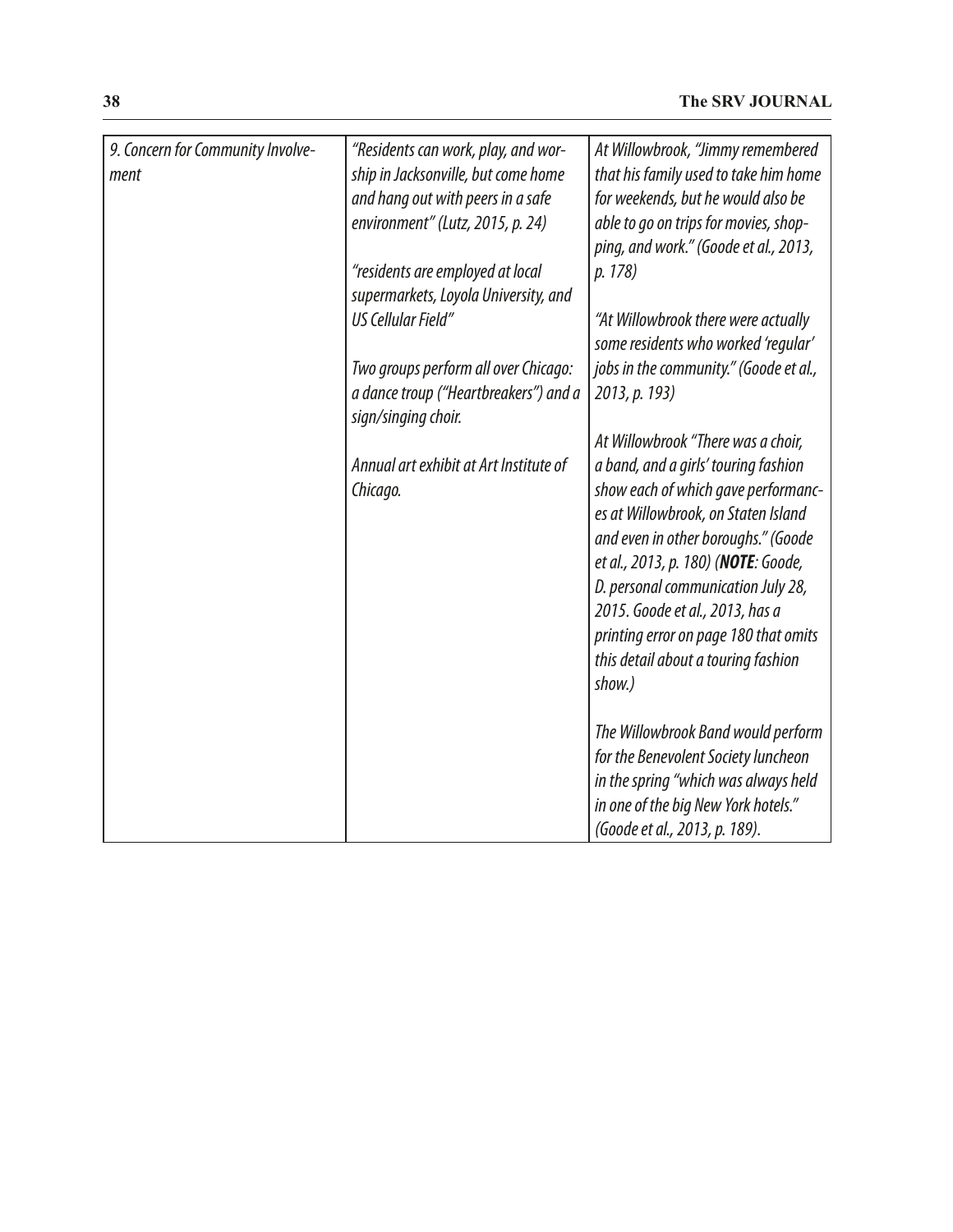| 10. Reduction of Safety and Risk<br>Concerns | Non toxic building materials             | "Some special constructional features<br>should be incorporated, the more |
|----------------------------------------------|------------------------------------------|---------------------------------------------------------------------------|
|                                              | Induction cooktops to limit the pos-     | prominent of these being stairways                                        |
|                                              | sibility of burns                        | broken by landings, to prevent pa-                                        |
|                                              |                                          | tients from falling the entire length."                                   |
|                                              |                                          | (Sprattling, 1903, p. 266 cited in                                        |
|                                              |                                          | Wolfensberger, 1975, p. 80)                                               |
|                                              |                                          | "In every building in which the chil-                                     |
|                                              |                                          | dren live there should be placed on the                                   |
|                                              |                                          | hot water supply at a point beyond                                        |
|                                              |                                          | where the hot water is taken off for                                      |
|                                              |                                          | dish washing, a control or antiscald-                                     |
|                                              |                                          | ing valve " (Wallace, 1924, p. 263-                                       |
|                                              |                                          | 264 cited in Kugel & Wolfensberger,                                       |
|                                              |                                          | 1969, p. 159)                                                             |
| 11. A Response to An Unwelcoming             | "living in a small home can be espe-     | "The capacity of the individual is not                                    |
| Community                                    | cially isolating for a person with I/DD" | at fault; but the world is not full of                                    |
|                                              | (Lutz, 2015, p. 13)                      | philanthropic people who are will-                                        |
|                                              |                                          | ing to take the individual from the                                       |
|                                              | "Community integration is a myth"        | asylum and surround him with the                                          |
|                                              | (Lutz, 2015, p. 14)                      | proper quardianship which his case                                        |
|                                              |                                          | demands." (Wilbur, 1888, p. 110 cited                                     |
|                                              | [Emily] "didn't have one interaction     | in Wolfensberger, 1975, p. 28)                                            |
|                                              | with a neighbor during that time,        |                                                                           |
|                                              | good or bad." (Lutz, 2015, p. 16)        | "On the other hand, some children did                                     |
|                                              |                                          | have experiences of the outside world,                                    |
|                                              |                                          | admittedly often negative in some                                         |
|                                              |                                          | important way, which is why they                                          |
|                                              |                                          | ended up at WSS [Willowbrook State                                        |
|                                              |                                          | School]" (Goode et al., 2013, p. 257)                                     |